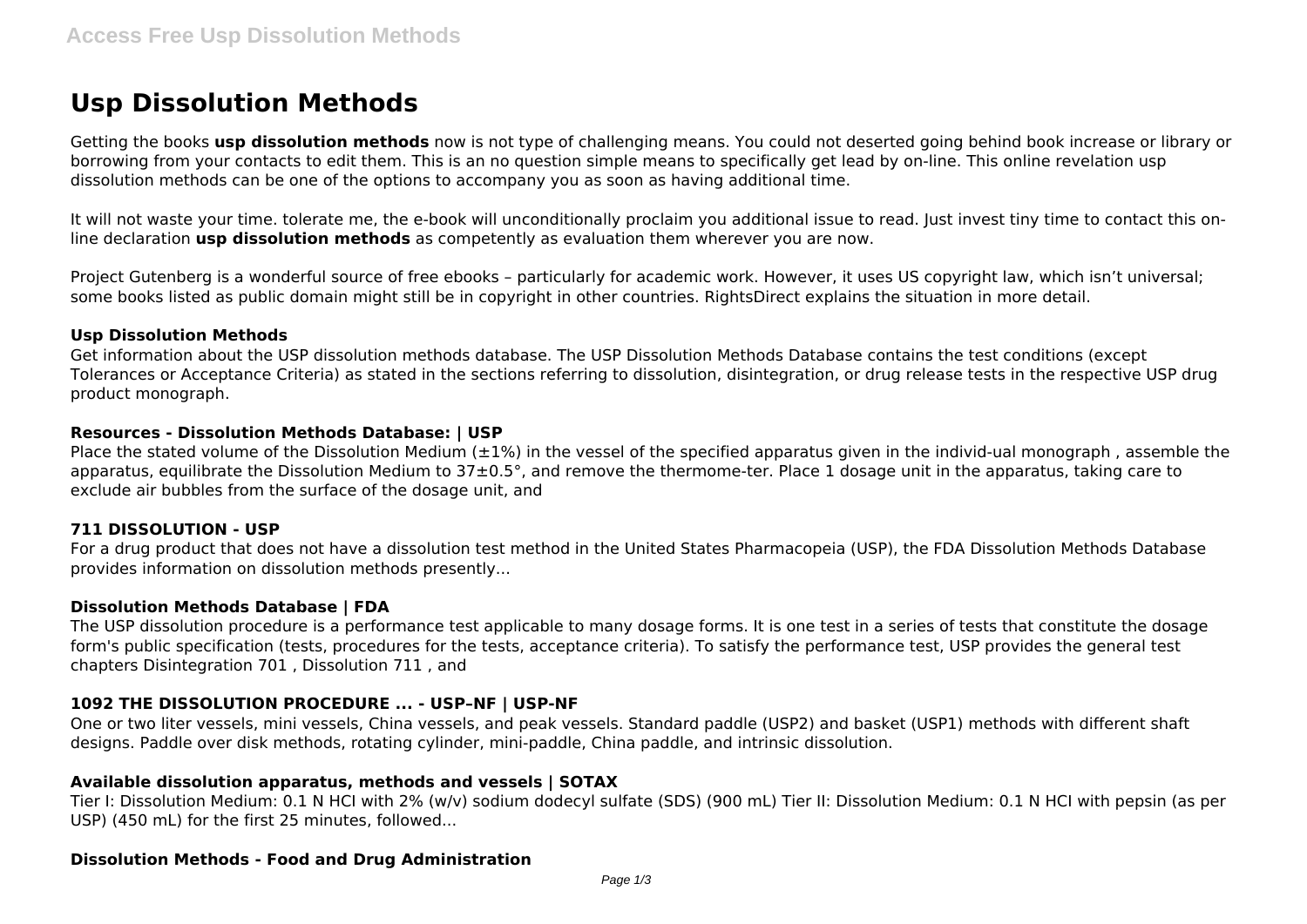Acceptance criteria and interpretation of results from a dissolution test. A companion Stimuli article explains the rationale and content of this proposed revision. General Chapter <1092> and the associated Stimuli article have been approved for publication in Pharmacopeial Forum 40(1) [Jan.–Feb. 2014].

## **General Chapter The Dissolution ... - USP–NF | USP-NF**

Dissolution medium. A suitable dissolution medium is used. The volume specified refers to measurements made between 20 °C and 25 °C. If the dissolution medium is a buffered solution, adjust the solution so that its pH is within 0.05 units of the specified pH. Dissolved gases can cause bubbles to form, which may change the results of the test.

## **2.9.3. DISSOLUTION TEST FOR SOLID DOSAGE FORMS**

A successful dissolution method will be: •Discriminatory •Robust •Correlated to In Vivo •Transferrable •Controlled Variability. Discrimination. Discrimination in Dissolution simply means being able to tell the difference between good and bad formulations. 0 20 40 60 80 100 120 0 15 30 45 60 75 Good Bad.

## **Introduction to Dissolution Method Development**

U.S. Food and Drug Administration 10903 New Hampshire Avenue Silver Spring, MD 20993 1-888-INFO-FDA (1-888-463-6332) Contact FDA

## **Dissolution Methods - Food and Drug Administration**

Paddle Assembly method• USP Apparatus II• Basket in above method is replaced by paddle.• Paddle is continuous with the shaft.• Tablet is placed at the bottom of the medium.Disadvantages:• Since dissolution volume is limited, use of poorlysoluble drugs is limited.DISSOLUTION 30 31.

## **Dissolution - SlideShare**

The dissolution characteristics of an oral formulation should be evaluated in the physiologic pH range of 1.2 to 6.8 (1.2 to 7.5 for modified-release formulations). During method development, it may be useful to measure the pH before and after a run to discover whether the pH changes during the test.

## **<1092> THE DISSOLUTION PROCEDURE: DEVELOPMENT AND VALIDATION**

Dissolution Medium— A suitable dissolution medium is used. Use the solvent specified in the individual monograph. The volume specified refers to measurements made between 20 and 25. If the Dissolution Medium is a buffered solution, adjust the solution so that its pH is within 0.05 unit of the specified pH given in the individual monograph.

## **General Chapters: <711> DISSOLUTION**

For a drug product that does not have a dissolution test method in the United States Pharmacopeia (USP), the FDA Dissolution Methods Database provides information on dissolution methods presently ...

## **Dissolution Methods Database Frequently Asked Questions | FDA**

USP Dissolution Apparatus 2 – Paddle (37°C  $\pm$  0.5°C) USP Dissolution Apparatus 3 – Reciprocating Cylinder (37 °C  $\pm$  0.5°C) USP Dissolution Apparatus 4 - Flow-Through Cell (37 °C  $\pm$  0.5°C) General Method. The vessels of the dissolution method are usually either partially immersed in a water bath solution or heated by a jacket.